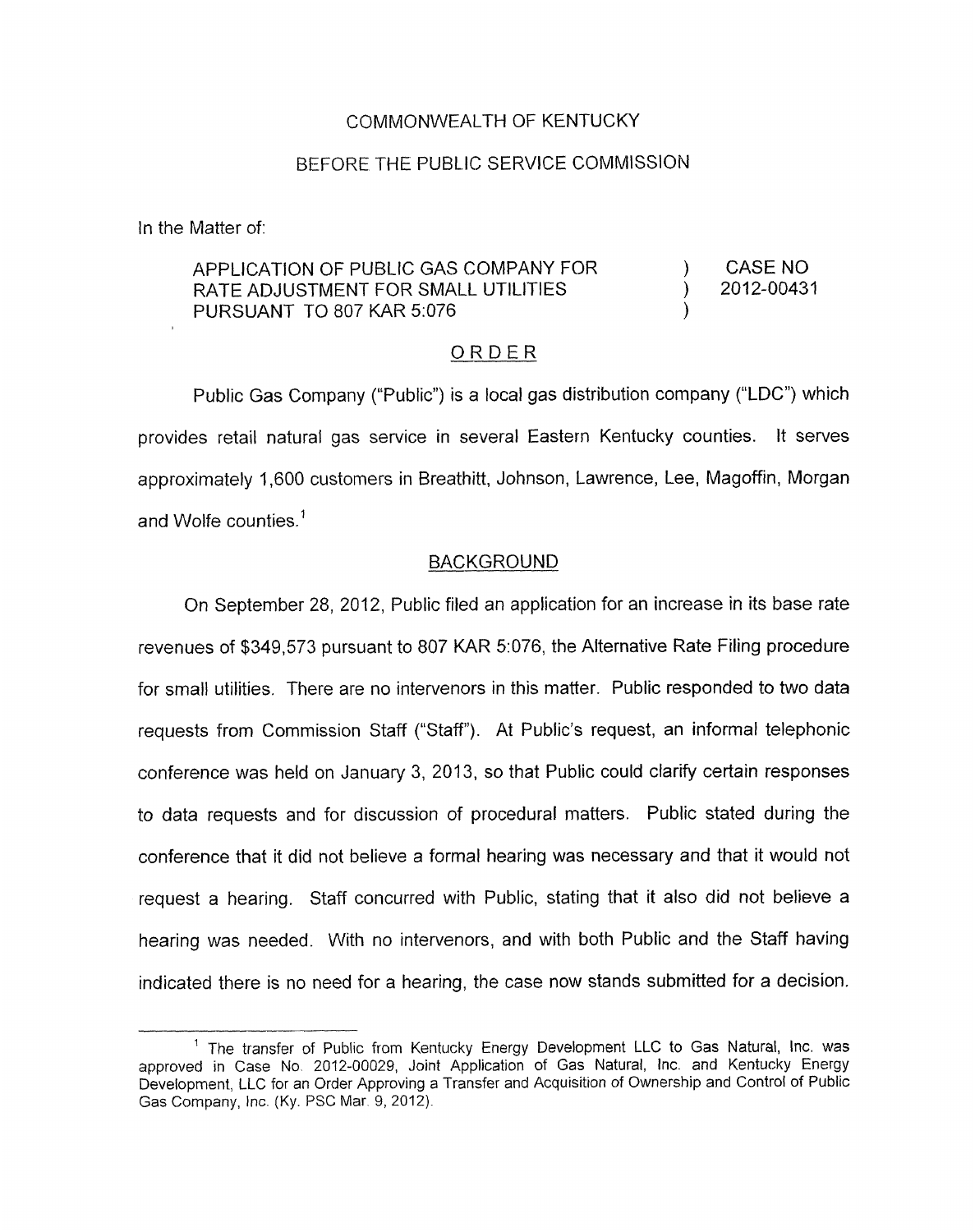#### TEST PERIOD

Public proposed the 12-month period ending December 31, 2011 as the test period for determining the reasonableness of its proposed increase. The Commission finds using the 12-month period ending December 31, 2011 as the test period in this proceeding to be reasonable. In utilizing a historic test period, the Commission has given full consideration to appropriate known and measurable changes, based on changes occurring both during and subsequent to the test period.

For the test period, Public reported operating revenues of \$994,708, which consisted of \$290,293 in revenues from base rates and miscellaneous charges plus \$704,415 in gas cost recovery revenues. Public requested an increase in rates that would generate additional annual revenues of approximately \$349,573.

#### TEST-PERIOD REVENUES AND EXPENSES

Public reported sales of 109,621 Mcf in the test year. Based on revenues of \$994,708 and total expenses of \$1,016,981 as reported in its annual report filed with the Commission, Public incurred a net loss of \$22,273 in 2011. It based its proposed rates on increasing its revenues sufficiently to eliminate its net loss, cover increases in expenses, and realize a profit based on an operating ratio of .88 percent on its non-gas operating expenses.

#### ADJUSTMENTS TO TEST-YEAR REVENUES AND EXPENSES

We will approve a rate increase for Public of \$268,147 based on its results of operations for its 2011 test year, the adjustments proposed by Public which we have accepted, and adjustments made by the Commission as described below. These adjustments reflect standard ratemaking theories and the Commission's long-held ratemaking practices.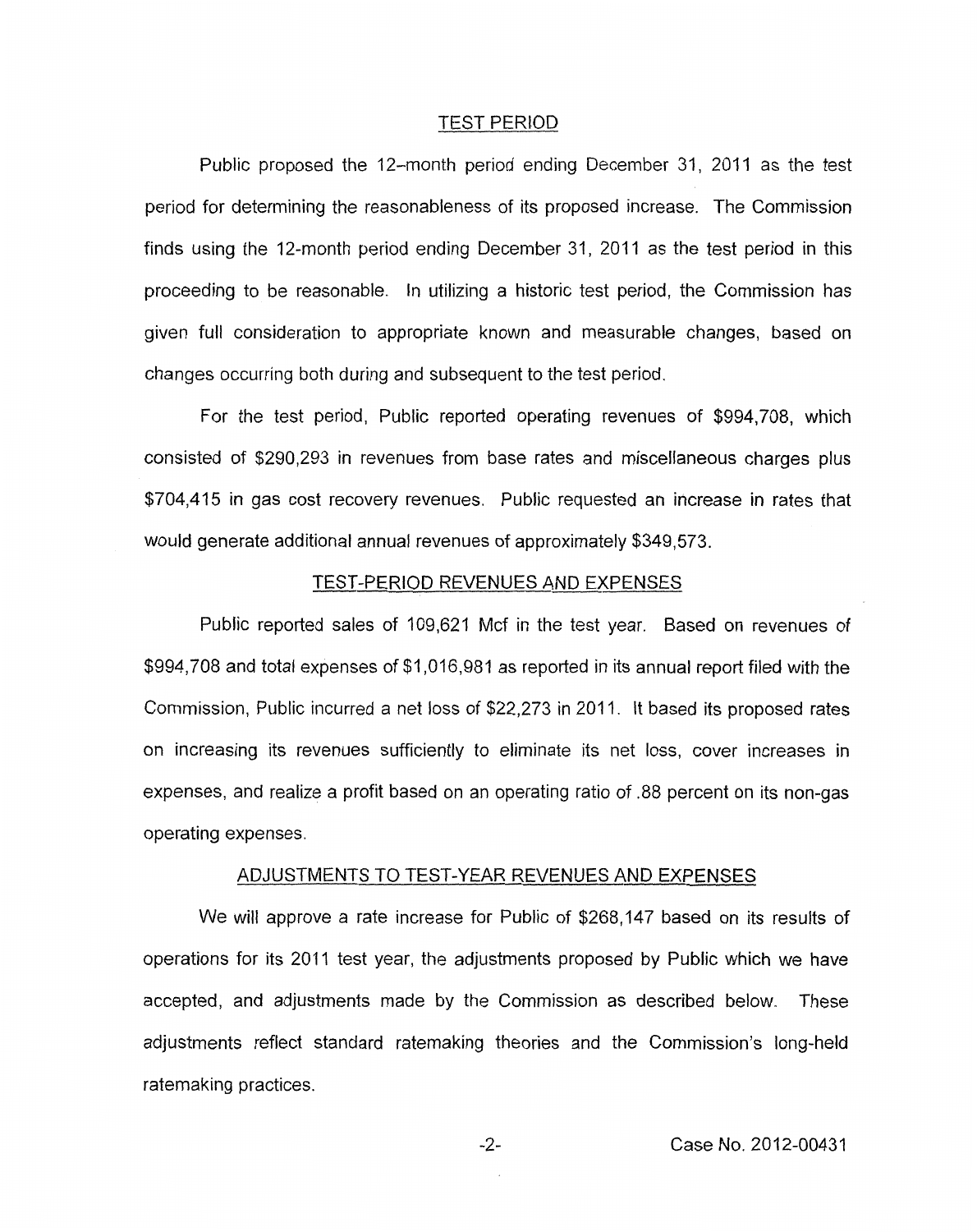## Corporate Overhead Expenses

Public proposed an adjustment of \$108,000 to reflect its share of the corporate overhead expenses incurred by its parent company, Gas Natural, Inc. ("Gas Natural"). This adjustment was based on Pubic's being allocated 3 percent of Gas Natural's total corporate overhead expenses.

In response to a Staff data request, Public revised its proposed adjustment based on an allocation percentage of  $1.76842<sup>2</sup>$  This resulted in an adjustment of only \$78,785, or \$29,215 less than what Public had originally proposed. The Commission will accept this revision as the correct adjustment, which we find to be reasonable for ratemaking purposes.

#### Insurance Costs

Public initially proposed an adjustment of \$14,160 to reflect increased costs associated with (1) employee health insurance; (2) property insurance; (3) auto insurance; **(4)** general liability insurance; and (5) worker's compensation insurance. However, when preparing its response to a Staff data request, Public determined that this amount applied only to employee insurance, and that the amount of the adjustment should have been increased by  $$8,880^3$  in order to include the other forms of insurance, resulting in a total amount of \$23,040. We will accept this revision as the correct adjustment, which we find to be reasonable for ratemaking purposes.

<sup>&</sup>lt;sup>2</sup> See Response to Item 3 of Staff's First Request for Information filed Nov. 21, 2012 ("Staff's First Request").

<sup>&</sup>lt;sup>3</sup> See Response to Item 1 of Staff's Second Request for Information filed Dec. 20, 2012 ("Staff's Second Request").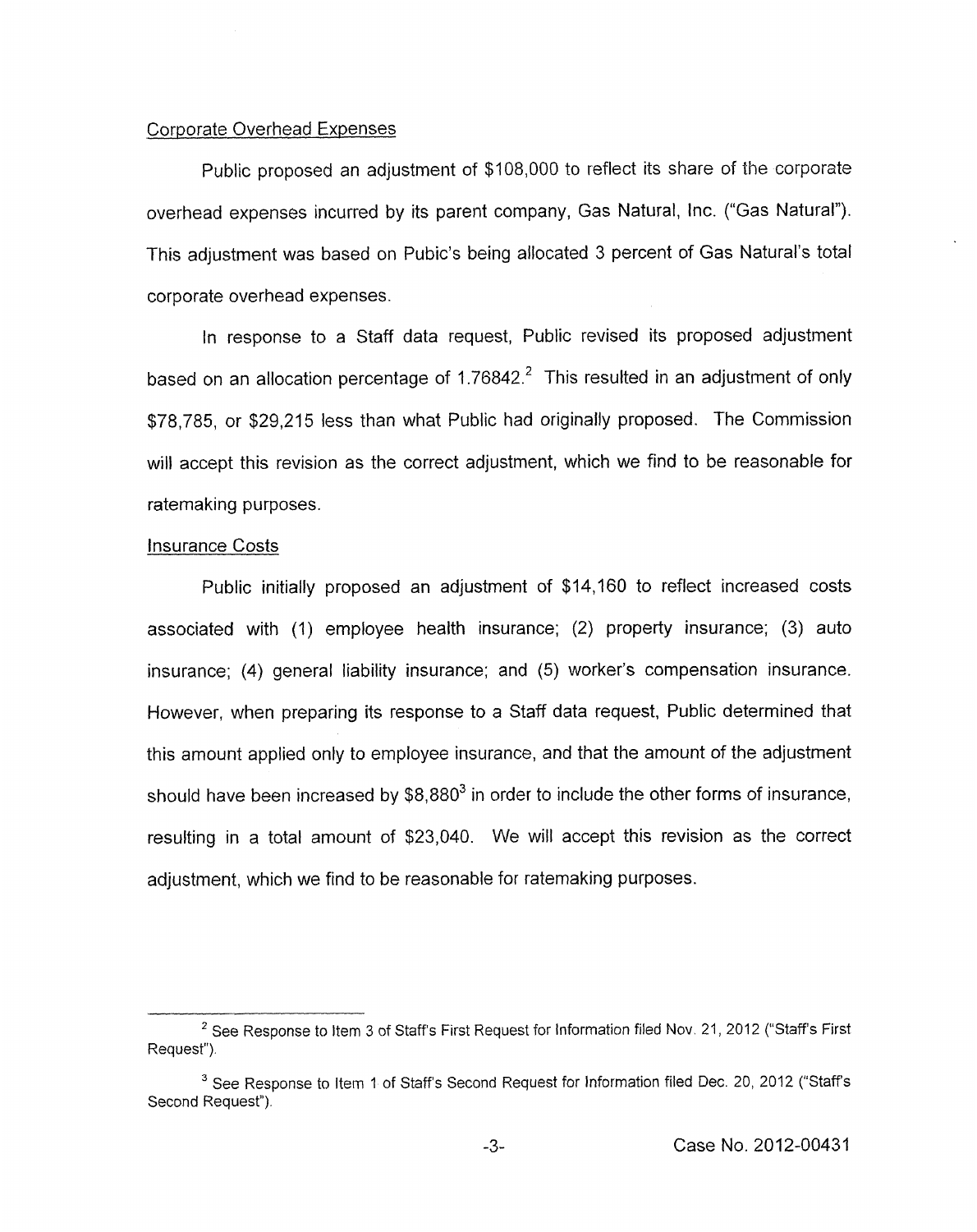## Rate Case Expenses

In its application, Public included an estimate of rate-case expenses of \$12,000. Consistent with the Commission's historical practice, Public proposed to amortize its estimated rate-case expenses over a period of three years for ratemaking purposes, resulting in an adjustment of \$4,000. In response to discovery, Public provided its actual rate-case expenses to date and provided two new estimates: one based on having a one-day hearing and one with no hearing.4

As there was no hearing in this case, the Commission has modified Public's ratecase expense adjustment. The information provided in the aforementioned response supports an expense level of \$9,976. Amortizing this amount over three years results in an annual expense of \$3,325, which is the amount we will allow as the adjustment for Public's rate-case expenses.

## Summary Impact of Adjustments

After considering Public's actual revenues and expenses for the calendar year 2011 test year and the adjustments we have found reasonable herein, the Commission has determined that the financial results of Public's adjusted test-year operations would be as shown in [Table](#page-4-0) 1.

<sup>&</sup>lt;sup>4</sup> See response to Item 2 of Staff's Second Request.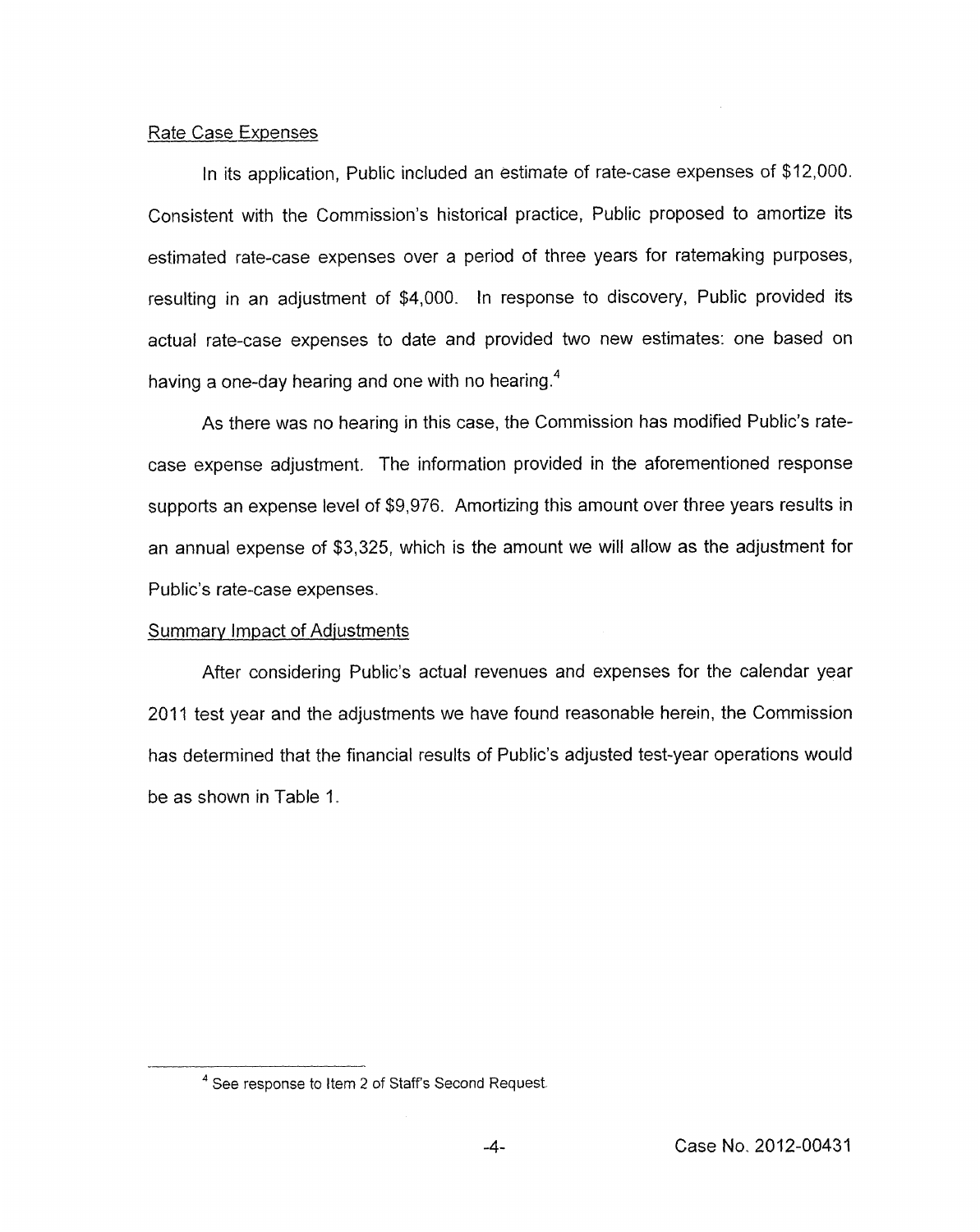<span id="page-4-0"></span>

|                           | Table 1            |              |   |                |
|---------------------------|--------------------|--------------|---|----------------|
|                           |                    |              |   |                |
|                           | <b>Test-Period</b> | Accepted     |   | Adjusted       |
| <b>Account Titles</b>     | Operations         | Adjustments  |   | Operations     |
| <b>Operating Revenues</b> | \$<br>994,708      | \$(704, 415) |   | \$<br>290,293  |
| <b>Operating Expenses</b> | 1,012,125          | (546, 444)   |   | 465,689        |
| Net Operating Income      | \$<br>(17, 417)    | \$(157,979)  |   | $($ \$175,396) |
| Other Income & Deductions | (4,856)            |              | 0 | (4, 856)       |
| Net Income                | \$<br>(22, 273)    | \$(157,979)  |   | \$(180, 252)   |
|                           |                    |              |   |                |

#### REVENUE REQUIREMENT DETERMINATION

Public developed its revenue requirement based on an operating ratio of .88 (''88 percent"), consistent with the Commission's typical practice in rate cases involving small investor-owned utilities. However, there are three errors in Public's derivation which cause both its revenue requirement and proposed increase to be overstated.

The first error relates to Public's treatment of interest expense. While it added interest expense to adjusted operating expenses and its provision for income taxes in calculating its total revenue requirement, Public incorrectly included interest expense in determining its adjusted operating expenses of \$491,552 and divided this amount by 88 percent to derive its allowable net income.

The second error relates to the state and federal income tax rates used by Public to derive its tax gross-up factor. Public used the maximum state corporate income tax rate of 6.0 percent and the maximum federal corporate income tax rate of 35.0 percent when only a portion of its income  $-$  over \$50,000 for state taxes and over \$75,000 for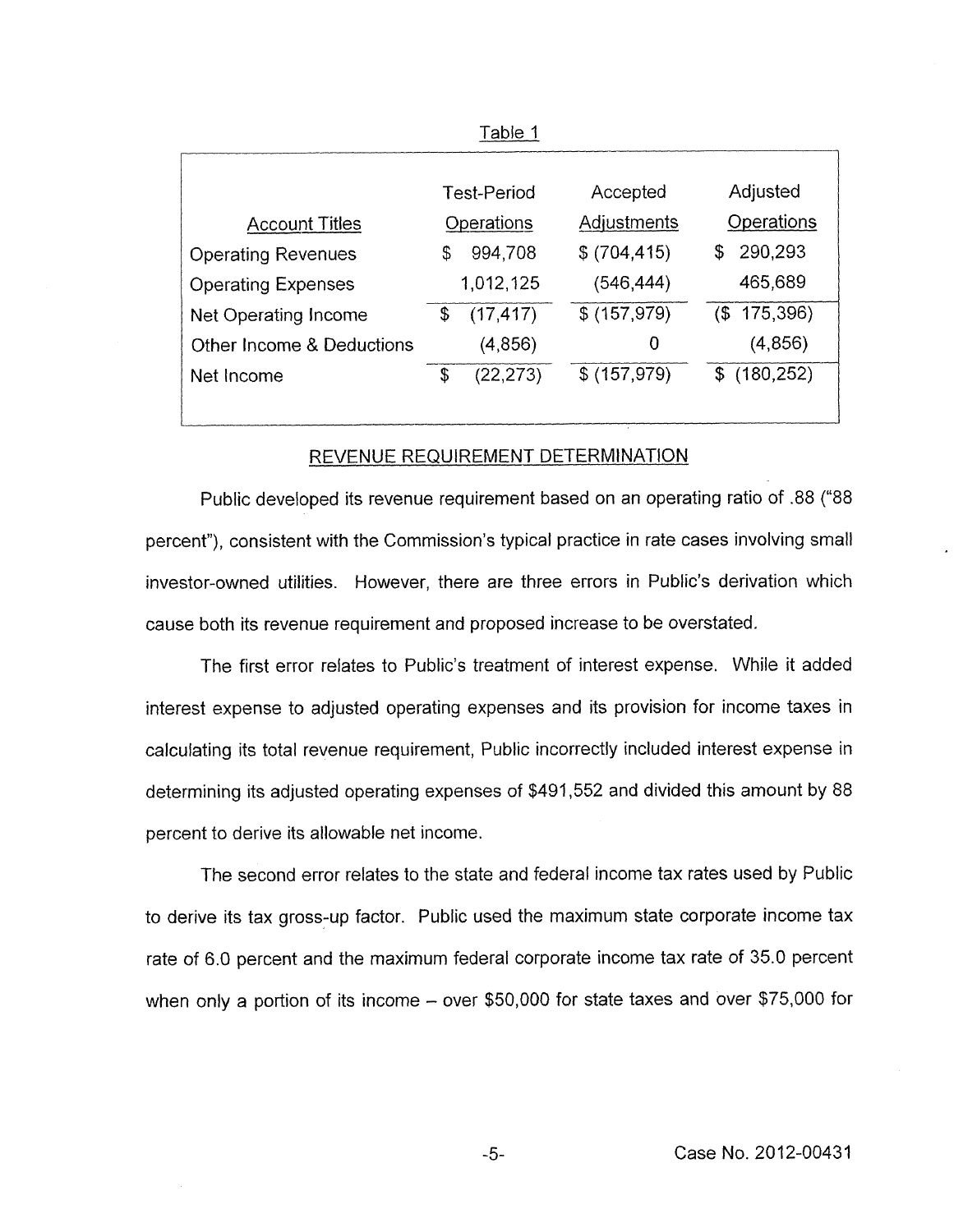federal taxes  $-$  would be taxed at the maximum rates.<sup>5</sup> With its income, Public would be subject to a blended state income tax rate of 5.25 percent and a blended federal income rate of 22.5 percent. Those blended rates produce a 1.3841 gross-up factor, whereas Public had calculated a 1.6367 factor based on the maximum tax rates.

The final error is Public's omission of Other Operating Revenues of \$33,754 in determining its Total Revenue Requirement from its Rates for Service. The omission of \$33,754 in such revenues results in its proposed increase being overstated by that same amount.

Based on Public's adjusted test-year operating results and correct application of the 88 percent operating ratio, the Commission has determined, as shown in Table 2, that Public requires an increase in base rate revenues of \$268,147.

| <b>Adjusted Operating Expenses</b>            | \$465,689     |
|-----------------------------------------------|---------------|
| Divided by: 0.88                              | 88%           |
| Revenue to Cover Expenses and Operating Ratio | \$529,192     |
| Less: Adjusted Operating Expenses             | 465,689       |
| Required Net Operating Income                 | \$<br>63,503  |
| Multiply by Tax Gross-up Factor of 1.3841     | \$<br>87,895  |
| Add: Adjusted Operating Expenses              | 465,689       |
| Other Interest Expense                        | 4,856         |
| Total Base Rate Revenue Requirement           | \$558,440     |
| Less: Other Operating Revenues                | 33,754        |
| Revenue Required from Rates for Service       | \$524,686     |
| Less: Adjusted Test Year Base Rate Revenues   | \$256,539     |
| Required Increase in Base Rate Revenues       | 268,147<br>æ. |

Table 2

 $^5$  Kentucky tax rates are: 4% for first \$25,000, 5% for second \$25,000 and 6% for amounts over \$50,000. Federal rates are: 15% for first \$50,000; 25% for next \$25,000 and 35% for amounts over *\$75,000.*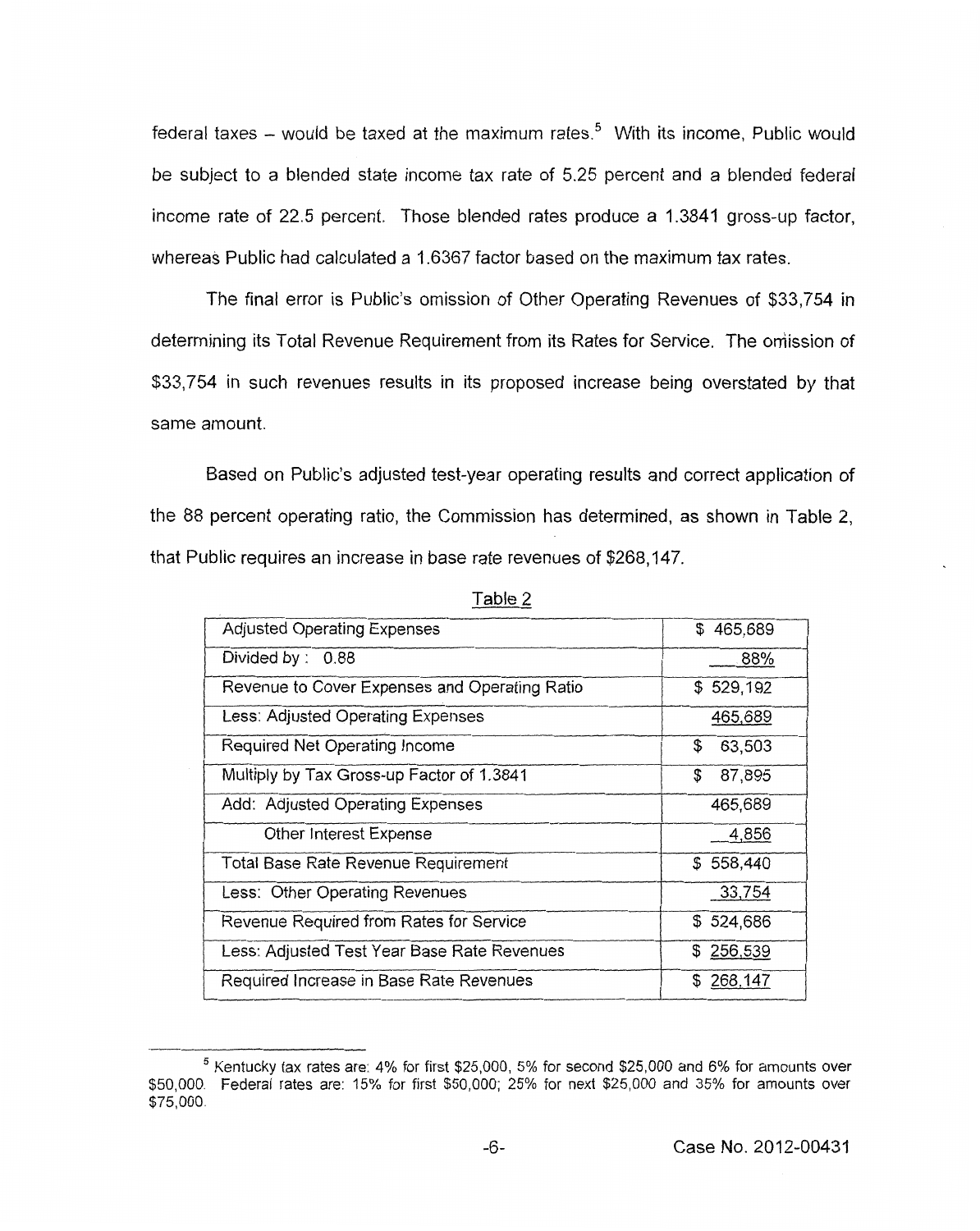Based on Public's most recent gas cost adjustment ("GCA"), $<sup>6</sup>$  this base rate revenue</sup> increase will result in total annual revenues of \$1,045,638. This reflects GCA revenues of \$520,952, compared to Public's test year GCA revenues of \$704,415.

### Rate Design

Public proposed to change its rate design from one composed of a minimum bill including one Mcf and a flat volumetric rate for all additional volumes, which has been traditional for small gas utilities, to a rate design composed of a monthly customer charge and a single volumetric rate for all Mcf sold. Public proposed to establish a monthly customer charge of \$13 per customer. We find that Public's proposed rate design is reasonable and similar to rate designs approved for other small gas utilities in recent years to provide revenue stability, especially during summer months when sales are at their lowest. As this is a change in rate design, and because the revenue increase being granted is approximately one-fourth less than the proposed increase, the Commission finds that a \$10 customer charge is appropriate and will introduce the rate-design change to Public's customers more gradually. This is also the customer charge approved for Valley Gas, Inc.<sup>7</sup> and Bluegrass Gas Sales, Inc.<sup>8</sup> in the most recent small gas utility rate cases decided by the Commission. Revenues produced by the customer charge, which is calculated by applying the charge to test year 2011 bills, should be subtracted from the approved revenue requirement and divided by test year 2011 sales volumes in order to calculate the approved volumetric rate set out in the Appendix to this Order.

Case No 2013-0014, Purchased Gas Adjustment Filing of Public Gas Company **(Ky.** PSC Jan. *6*  22, 2013).

<sup>&</sup>lt;sup>7</sup> Case No. 2011-00010, Application of Valley Gas, Inc. for Alternative Rate Filing Adjustment (Ky. PSC July 5, 2011).

<sup>&</sup>lt;sup>8</sup> Case No. 2011-00364, Alternative Rate Filing Adjustment of Bluegrass Gas Sales, Inc. (Ky. PSC July 17, 2012).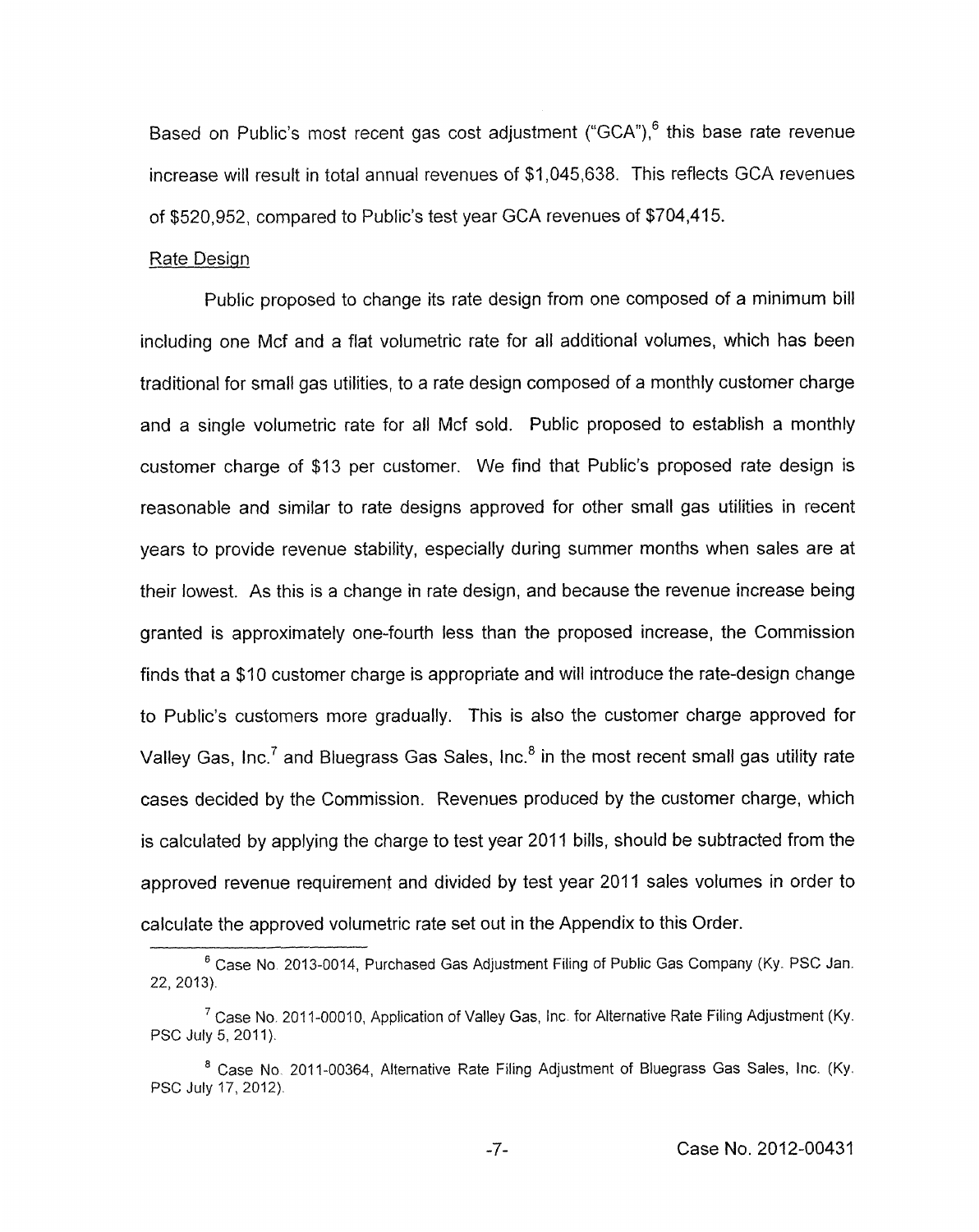Public proposed to increase in its reconnect charge from \$35.00 to \$40.00 and to establish a \$20.00 returned-check charge. Public provided the supporting costs for both the higher reconnect charge and the returned check charge. The Commission finds that these charges are reasonable and should be approved.

Public also proposed an increase in its customer deposit from \$100 to  $$110<sup>9</sup>$ based on its calculation of an average customer bill for two months. Performing the same calculation using the approved rates, the customer deposit would be \$101.90. The Commission, therefore, finds that no increase in the customer deposit is necessary.

### SUMMARY

Having considered the evidence *of* record and being otherwise sufficiently advised, the Commission finds that:

1. Based upon the adjusted test-period operations reflected herein, Public's annual base rate revenue requirement is \$524,686.

2. Public's proposed rates will produce approximately \$603,113 in annual base rate revenues.

*3.* The rates proposed by Public would produce revenues in excess of those found reasonable herein and should be denied.

IT IS THEREFORE ORDERED that:

1. The rates proposed by Public are denied.

2. The rates found reasonable herein and set forth in the appendix to this Order are approved for service rendered by Public on and after the date of this Order.

<sup>&</sup>lt;sup>9</sup> See Response to Item 8 of Staff's First Request.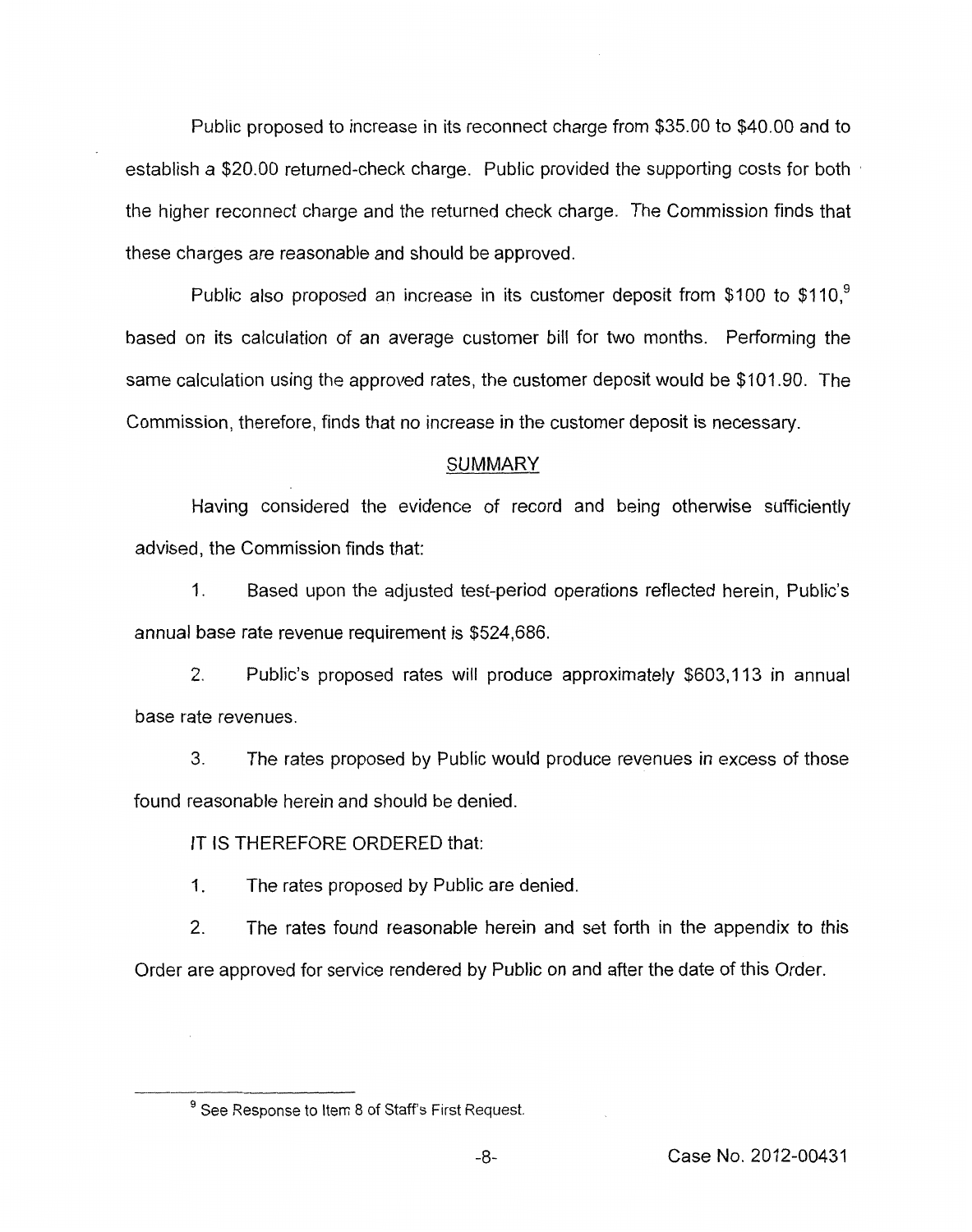**3.** Within 20 days of the date of this Order, Public shall file with the Commission revised tariffs setting out the rates approved herein which states that they were approved pursuant to this Order.

By the Commission



**ATTEST** Executive Director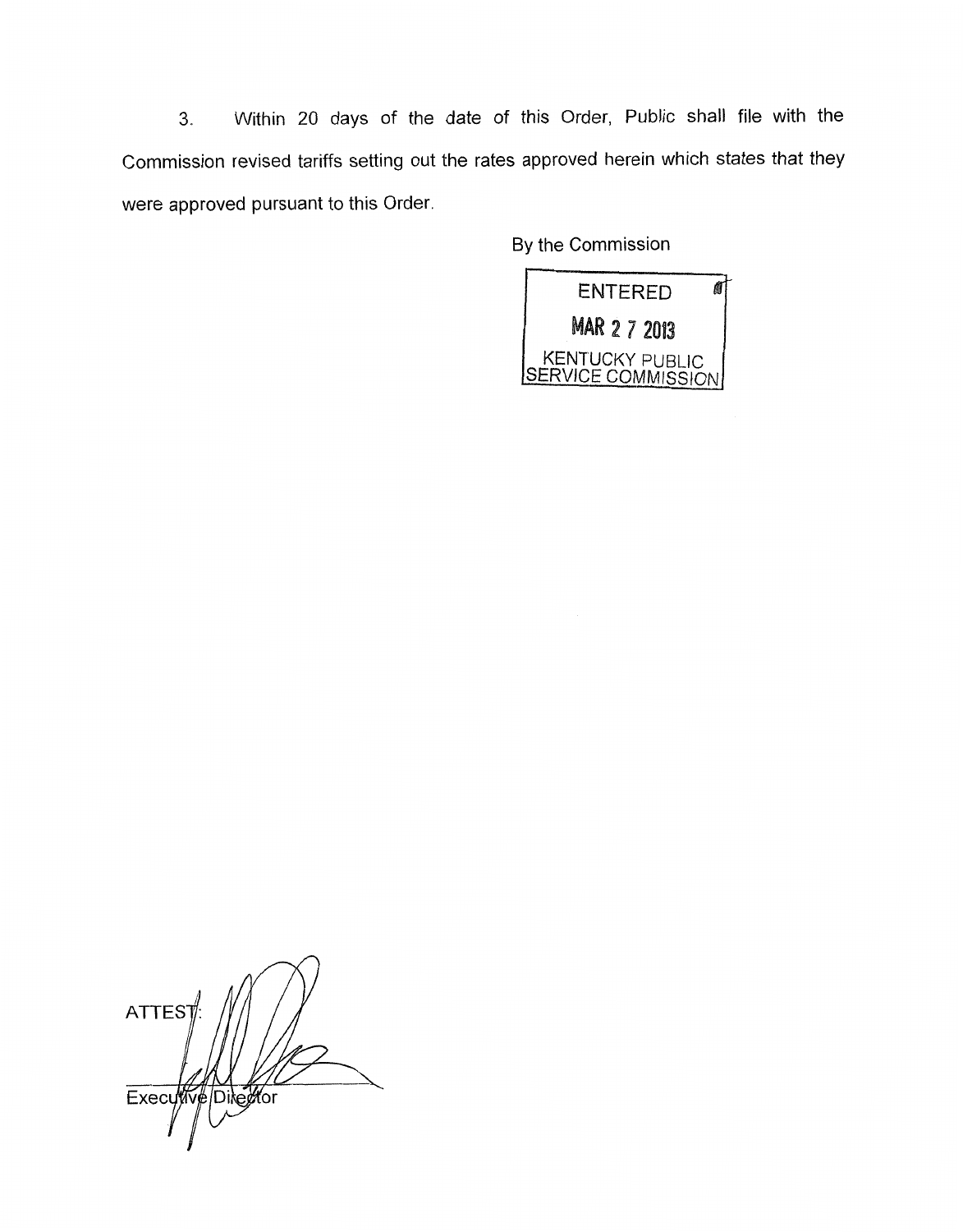## APPENDIX

# APPENDIX TO AN ORDER OF THE KENTUCKY PUBLIC SERVICE COMMISSION IN CASE NO. 2012-00431 DATED MAR 2 7 2013

The following rates and charges are prescribed for the customers served by Public Gas Company. All other rates and charges not specifically mentioned herein shall remain the same as those in effect under authority of the Commission prior to the effective date of this Order.

|                                   | Gas Cost<br>Recovery |          |          |  |  |
|-----------------------------------|----------------------|----------|----------|--|--|
|                                   | <b>Base Rate</b>     | Rate     | Total    |  |  |
| <b>Customer Charge</b><br>All Mcf | \$10.00<br>\$3.0914  | \$4.7523 | \$7.8437 |  |  |
| Returned-Check Charge             | \$20.00              |          |          |  |  |
| Reconnect Charge                  | \$40.00              |          |          |  |  |
| <b>Customer Deposit</b>           | \$100.00             |          |          |  |  |